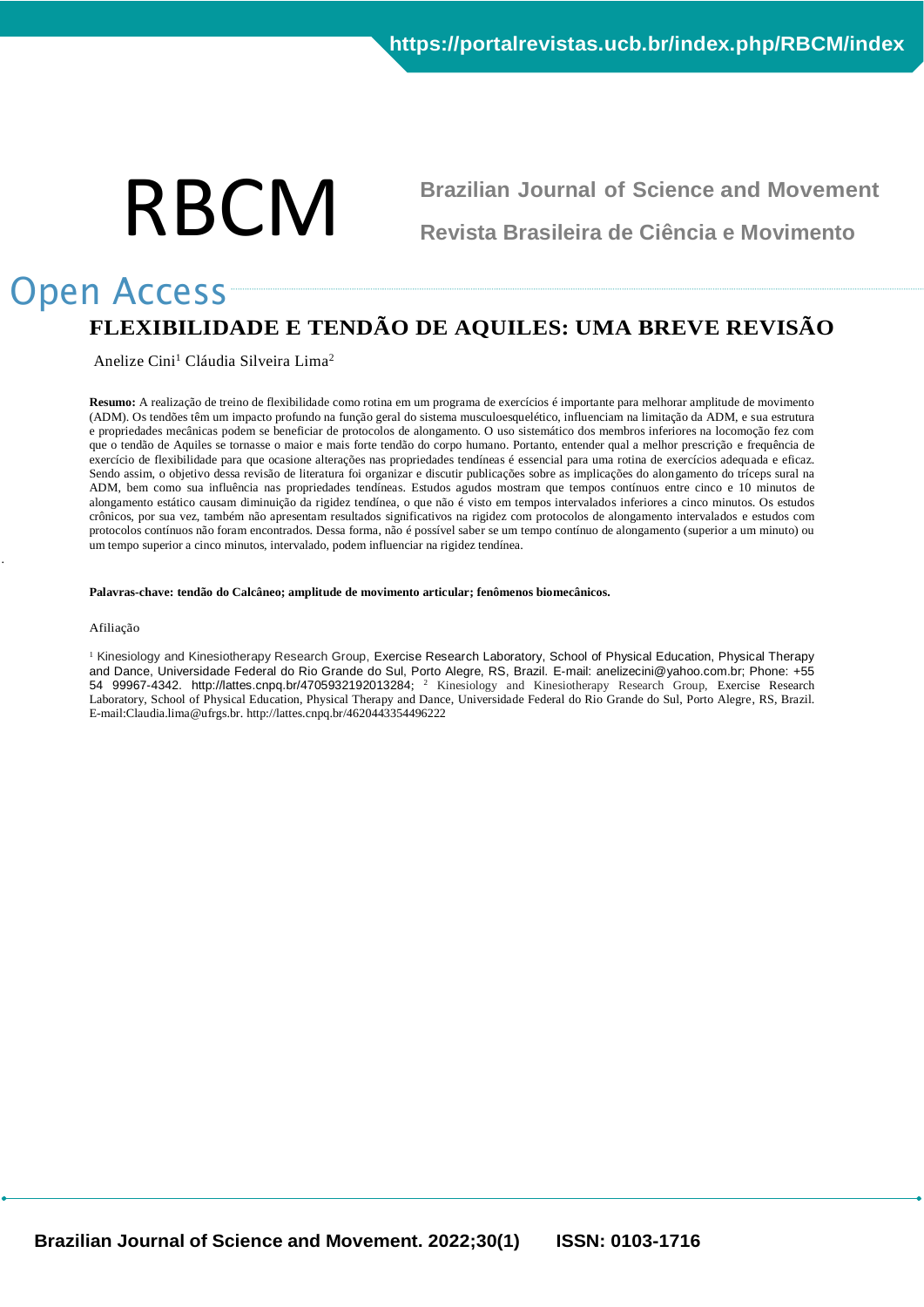# **FLEXIBILITY AND ACHILLES TENDON: A BRIEF REVIEW**

**Abstract:** Performing flexibility training in an exercise program is important to improve range of motion (ROM). Tendons have a profound impact on the general function of the musculoskeletal system, influence the limitation of ROM, and its structure and mechanical properties can benefit from stretching protocols. The systematic use of lower limbs in locomotion caused the Achilles tendon to become the largest and strongest tendon in the human body. Therefore, understanding the best prescription and frequency of flexibility exercise leads to changes in tendon properties is essential for an appropriate and effective exercise routine. Thus, the aim of this review was to organize and discuss publications about the implications of triceps surae stretching in ROM, as well as its influence on tendon properties. Acute studies show that continuous stretching times between five and 10 minutes cause decreased tendon stiffness, which is not seen in fractionated stretching times less than five minutes. Chronic studies, in turn, also don't present significant results in stiffness with fractionated times and studies with continuous times were not found. Thus, it is not possible to know if a continuous stretching time (longer than one minute) or a total time longer than five minutes but fractionated, can influence the tendon stiffness.

**Key words: Achilles tendon; range of motion, articular; biomechanical phenomena**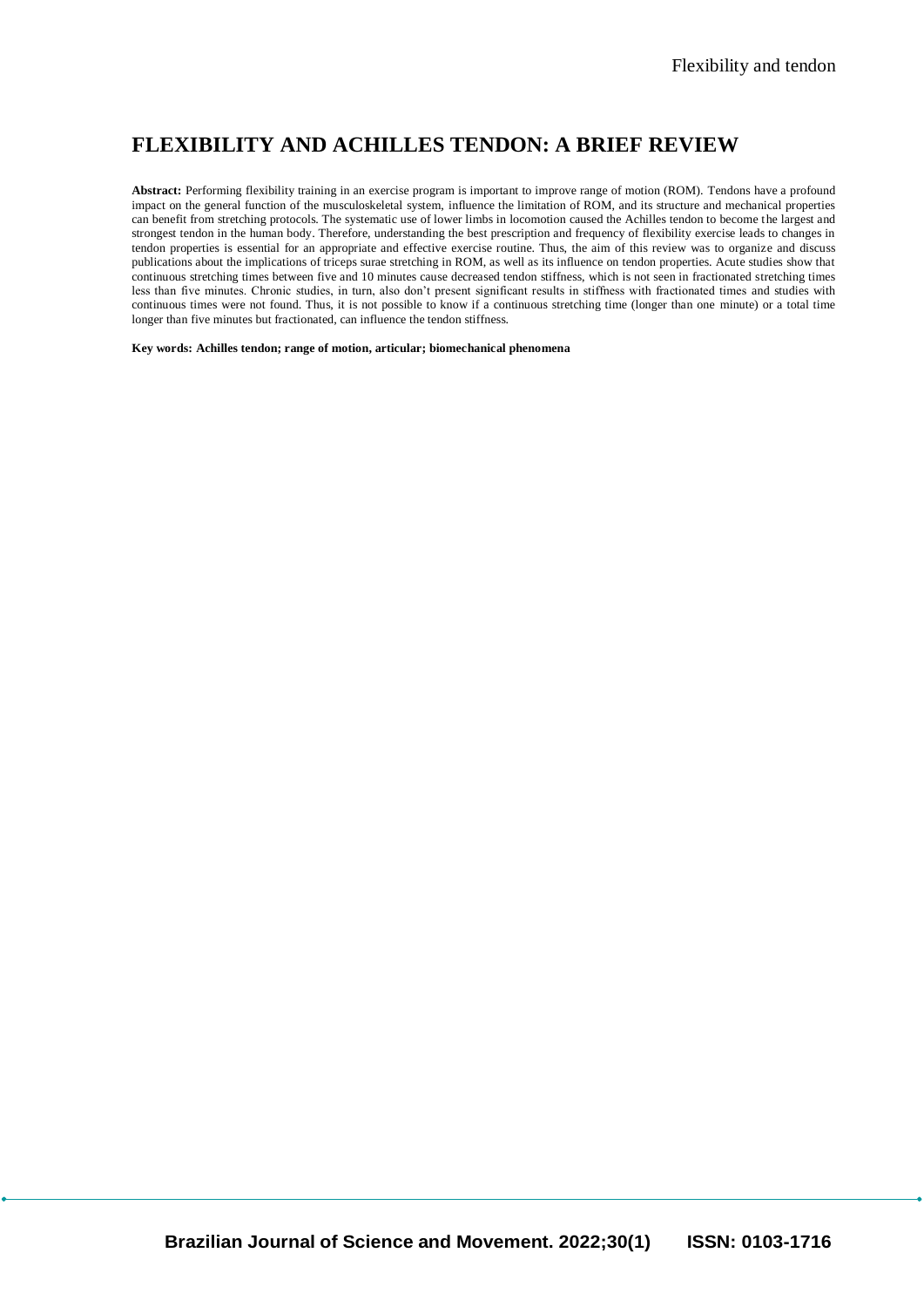Flexibility and tendon

#### **Introduction**

According to the American College of Sports Medicine  $(2011)$   $(ACSM)^1$  it is important to perform flexibility exercises to improve joint range of motion (ROM), postural stability and balance in all age groups, especially in elderly individuals who lose ROM over time.

Optimal musculoskeletal function requires adequate maintenance of movement in all joints, and it is very clear in the literature that resistance training induces structural and mechanical changes in the muscle-tendon unit  $(MTU)^2$ . On the other hand, the flexibility training proves to be effective in increasing ROM in several populations, but it is not yet clear what mechanical changes occur. Two theories are more widely accepted in the literature to explain these gains: theory based on sensor mechanisms (sensory) and changes in noncontractile structures (mechanical)<sup>3</sup>. Sensory theory has been proposed that the increased ROM is due to a modification of sensation, when it is only observable that subject's perception of the ROM final feeling occurred later after stretch application<sup>4</sup>. The mechanical theories include viscoelastic deformation, because the viscous behavior of MTU when they undergo stretch of sufficient magnitude and duration<sup>4</sup>.

However, flexibility is directly influenced by the soft tissue that surrounds the joint (e.g., muscles, joint capsule, ligaments and tendons)<sup>5</sup>. It is know that when passive movement occurs in a joint, the tendon is responsible for part of the deformation observed in the muscle complex antagonist to the evaluated movement<sup>6</sup>.

Tendons have a profound impact on the general function of the musculoskeletal system in its role as a force transmitter from muscle to bone. The systematic use of lower limbs in human locomotion caused the Achilles tendon to become the largest and strongest tendon in the human body<sup>7</sup>.

The tendons, constituted by type I collagen fibers, influence the limitation of ROM and their structure and mechanical properties may benefit from stretching protocols<sup>8</sup>, since may change in response to the frequency, duration and magnitude of activities. Thus, the use of stretching exercises is indicated to restore ROM and decrease tendon tension<sup>5</sup>, besides contributing to injury prevention by allowing the good functioning of the entire kinetic chain of motion<sup>9</sup>. However, so far, few studies have directly evaluated deformations related to tendon properties during passive stretching  $10-11$ .

Therefore, understanding the best prescription and frequency of flexibility exercise to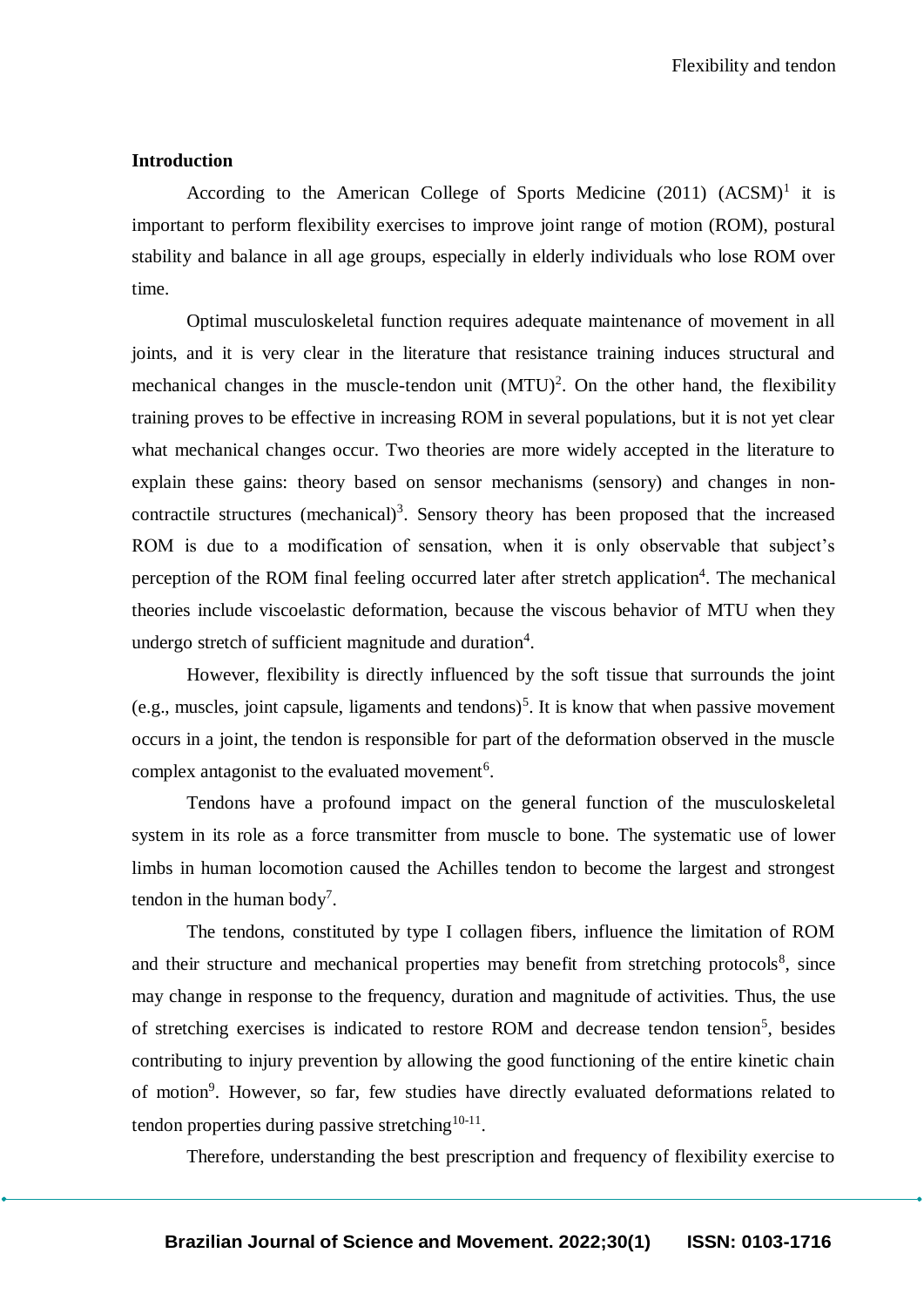cause changes in tendon properties are essential for a proper and effective exercise routine<sup>12</sup>. Thus, the aim of this literature review was to organize and discuss publications about the implications of triceps surae stretching in ROM, as well as its influence on Achilles tendon properties.

#### **Achilles Tendon**

The calcaneal tendon (Achilles tendon) is constituted of the sheaths of connective tissue of the soleus, medial and lateral gastrocnemius muscles, thus forming the triceps surae muscle group, responsible for plantar flexion of the ankle. It is the greatest and most resistant tendon in the human body, yet it is one of the most common sites of overload injury due to its susceptibility to high loads and stress during locomotion $13-14$ .

The triceps surae muscle group is most important for performing daily lie and sports activities due to its influence on lower limb strength and power output during locomotion<sup>9,14</sup>. Thus, the tendon receives significant mechanical loads for the purpose of storing and returning elastic energy, thus allowing explosive movements like running and jumping<sup>15</sup>. It is exposed to a considerable stress load in its role of power transmission, it is subsequently vulnerable to the development of damage induced by the  $load^{16}$ .

Limited dorsal flexion due to shortened triceps surae, combined with low strength, may limit an individual's ability to respond to anterior postural disturbances, and thus require more force to control the center of mass. This can prevent normal walking and cause falls in the elderly<sup>17</sup>. In addition, shortening of these muscles it is associated with several lower limb disorders, such as Achilles tendonitis and plantar fasciitis<sup>18</sup>. These factors demonstrate the importance of establishing proper stretching protocols for maintaining and/or increase angle ROM.

#### **Mechanical Properties Of The Tendon**

Skeletal muscle are composed of contractile components, the muscle fibers, and elastic components, the aponeurosis, the muscle sheaths (endomysium, perimysium and epimysium) that are constituted after the end of the muscular belly to form the tendon<sup>19</sup>; this set of contractile and elastic components forms the  $MTU^{20}$ . The tendons, in turn, are white and flexible bands, found forming the origin and insertion of muscles with the function of transmitting muscle strength to the bone<sup>21-22</sup>.

The tendons are also responsible for the storage and release elastic energy during joint movements, which characterizes them as a "biological spring"<sup>11,19,23</sup>. They are constituted by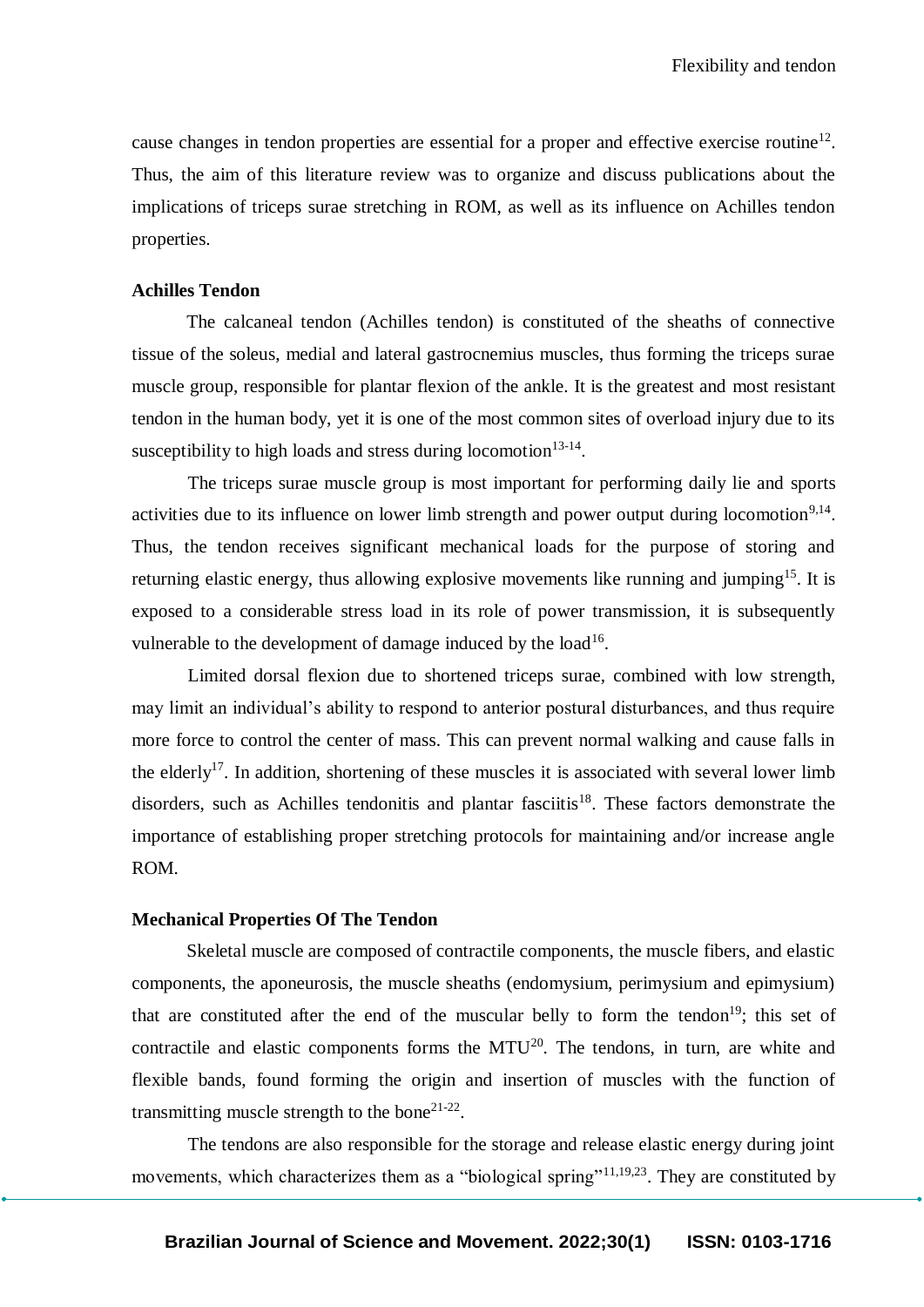a complex extracellular matrix, composed of type I collagen and elastin, responsible for traction force, as well as blood and lymphatic vessels and nerves<sup>22</sup>. The collagen fibers, which form the basic unit of the tendon, come from the multiple fibrous sheaths that surround the muscle (endomysium, perimysium, epimysium and fascia) and make it a dense connective tissue structure.

These collagen fibers are grouped into fascicles, which are wrapped by the endotendon. The fascicles are then surrounded by epitendon, which is supplied by blood and lymphatic vessels and nerves; and around it is yet another sheath called paratendon<sup>24</sup>(Figure 1).

The Achilles tendon presents this structural feature, its blood supply is carried by a branch of the posterior tibial artery that provides blood to the peritendinous tissues. The middle portion of the tendon is poorly vascularized. It also receives sensory innervations, especially branches of the sural nerve. Most of the innervations are seen in the paratendon, with little penetration into the epitendon toward the endotendon<sup>25</sup>.



**Figure 1 -** Internal architecture of tendon.

When the tendons are studied, the presence of a complex mechanical behavior is observed, namely, the improved range of stretching, resulting from time and history dependent viscoelastic responses.

These responses come from collagen, which as a viscous material, provides flow resistance (e.g., its liquid content provides resistance to movement within the extracellular matrix when stress is applied to this liquid content), defined as viscosity, and affects the load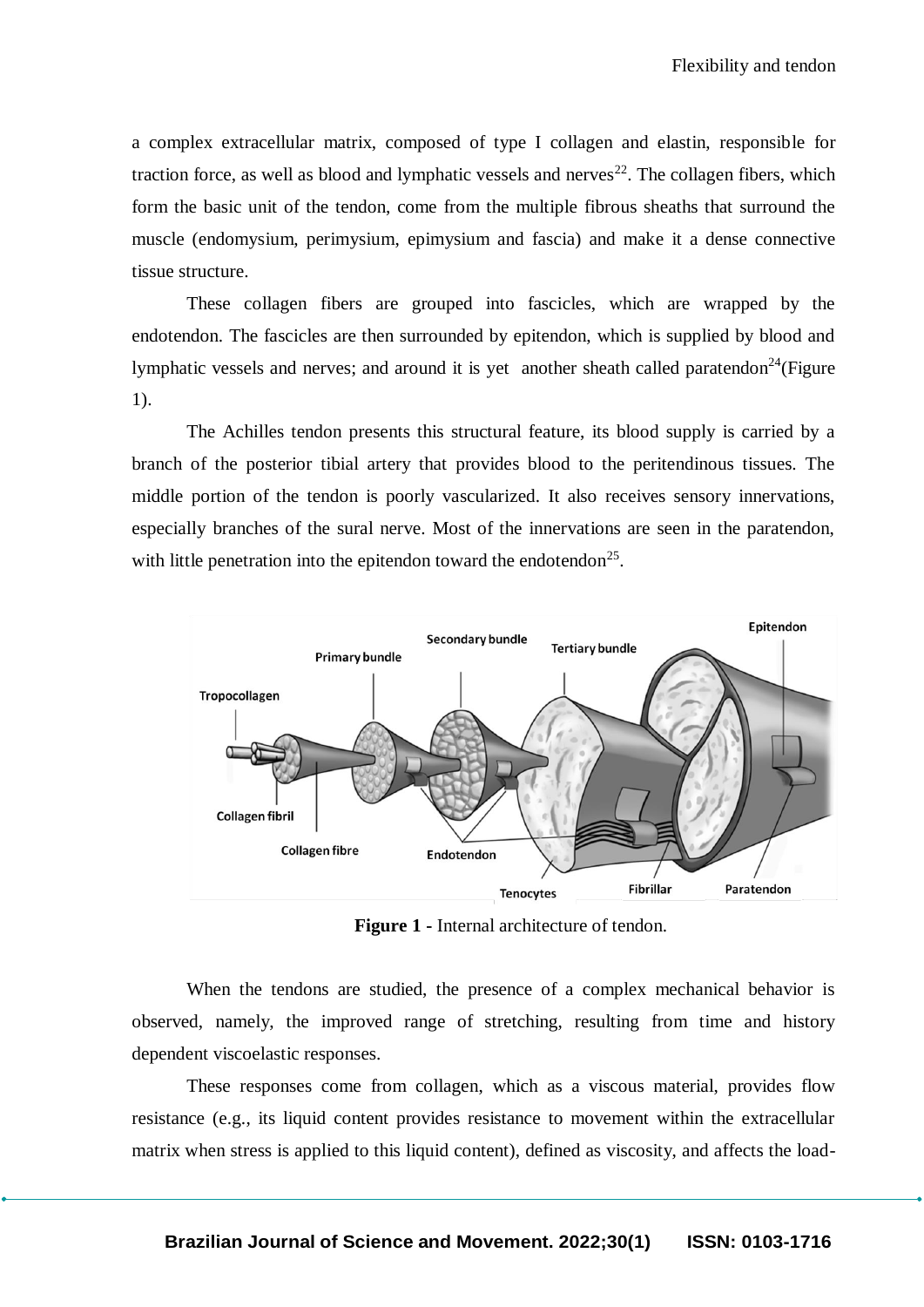deformation curve of these tissues by applying force.

At the beginning of the load-deformation curve (Figure 2-1), the toe region is observed, that is, the collagen fibers, which at rest are wavy begin to distend when force is applied, all crimpled fibers straighten. Thus, it is known that when stress is applied, such as when the tendon is stretched, collagen fibers become aligned, causing considerable deformation without using excessive force. By maintaining the overload, after fiber rectification, the linear region or elastic phase begins, where the presented deformation increases linearly with the applied force (Figure 2-2). During this phase the tissue is able to return to its original shape upon removal of the load. In practice, the linear region can be observed when the tissue is taken to the end of its ROM and a smooth stretch is applied. The rhythm of elastic return is determined by the properties of the material, in particular the amount of viscous resistance. It is still possible to observe a yield region, or phase of plastic deformation, which occurs when the elastic limit of the material is exceeded (Figure 2-3). In the yield region the return after load elimination is limited, following a different path than the initial path traveled. Tissue may become permanently deformed due to tissue failure<sup>26</sup>.



**Figure 2 -** Tendon load-deformation Curve. (1) toe region; (2) linear region; (3) yield region.

The return path of the load-discharge of the load-deformation curve is called hysteresis, which represents the amount of energy lost in heat during the recoil<sup>27</sup>. By minimizing hysteresis it is possible to increase movement efficiency.

Another aspect that is related to movement efficiency is tendon stiffness. The more complacent the tendon, the greater the ability to stretch and absorb energy. On the other hand, the stiffer a tendon, the more force it takes to increase its length, but the less muscle strength it takes to move a joint.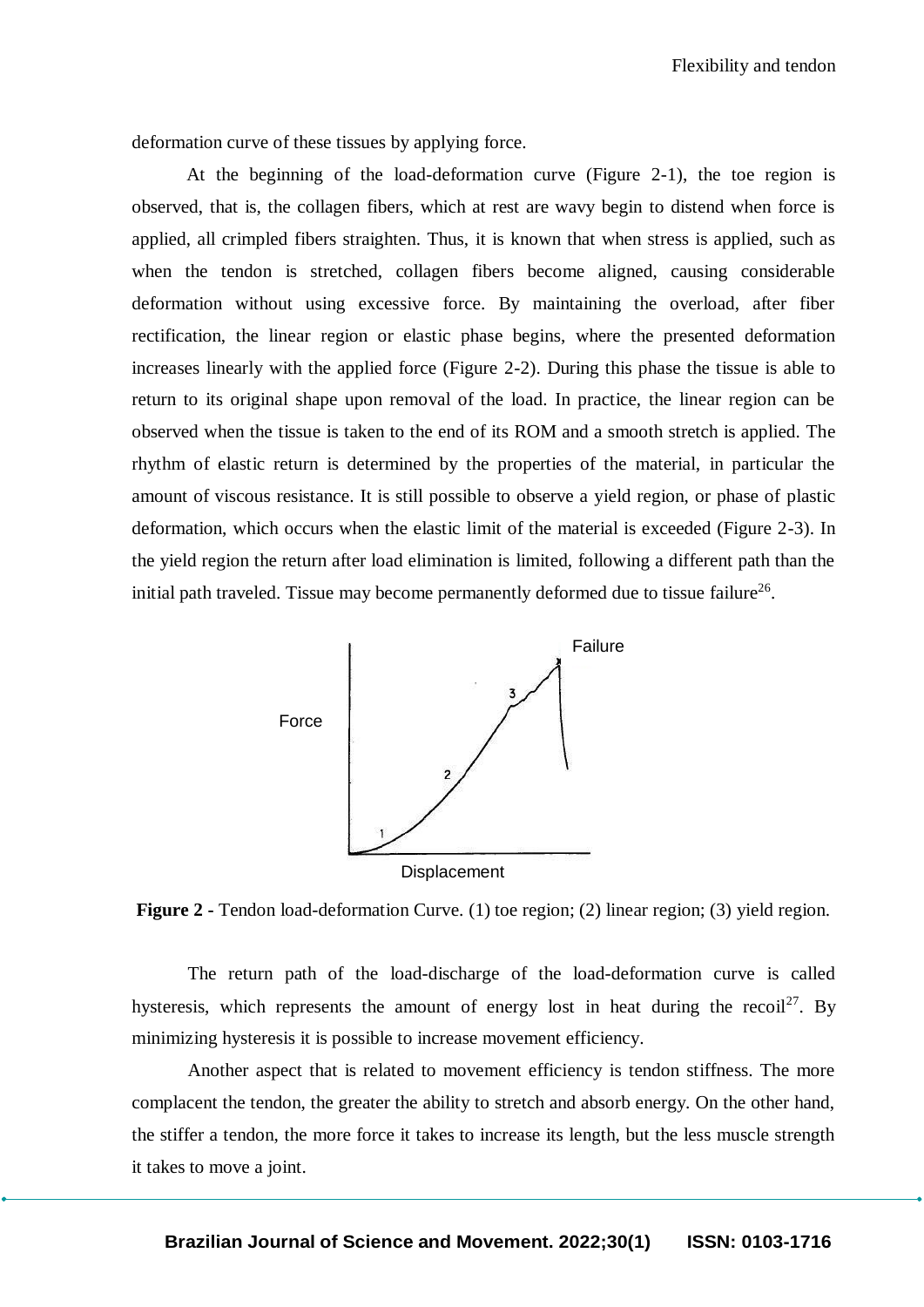In turn, because they are constituted by connective tissue, the tendons have the ability to adapt to stimuli, as a result of their plasticity, thus being able to assume a new length after the removal of the initial stimulus. As such, they can benefit from stretching exercise as it leads to increased MTU extensibility and, thereby, increases ROM<sup>8</sup>.

#### **Stretching and Tendon**

The absence of regular stretching training and the practice of sports that perform repetitive movements favor a reduction of ROM. The restriction of joint ROM) affects flexibility. This characteristic is considered an intrinsic property of body tissue that depends on the viscoelasticity of muscles, ligaments and other connective tissues, such as tendons<sup>28</sup>.

In sports, problems involving tendons represent a large part of musculoskeletal injuries, such as tendinopathies, being a frequent cause of removal the sports field $^{22}$ . Tendinopathies occur when the tissue, on receiving the tension imposed by the movements, cannot deform in order to absorb energy, leading to the onset of micro lesions that over time result in inflammation and rupture.

Factors that are commonly associated with injuries to the musculoskeletal system are excessive stiffness, greater hysteresis, and decreased flexibility in the myotendinous complex<sup>29</sup>. Since stretching can improve these parameters<sup>30</sup>, it is an exercise used to increase ROM, seeking change in viscoelastic tendon behavior $15$ .

Static stretching is the most commonly used method to restore or increase flexibility, and is also a therapeutic method for tendinopathy rehabilitation. It is characterized by a slow stretching in the MTU to the point of individual tolerance, maintaining tissue at the at the position of maximum length for a given time $3<sup>1</sup>$ . The main advantages of this method over other types of stretching are the low energy application, low risk of exceeding tissue extensibility and unlikelihood of causing  $\text{pain}^{5,32}$ . Stretching only increases ROM when traction is maintained long enough time for the connective tissue to deform, the duration of stretching being directly proportional to the viscoelastic deformation capacity<sup>8</sup>.

Although stretching is a common practice and several studies show increased ROM after its application<sup>33-35</sup>, the evaluation of its efficacy is often restricted to joint movement<sup>36-37</sup>, which limits knowledge regarding the mechanism that leads to this increase<sup>9</sup> often causing the attribution of flexibility gains only to increase the individual's tolerance to stretching<sup>23</sup>.

Knowing that flexibility is influenced by the soft tissues surrounding the joint, e.g. muscles, joint capsule, ligaments and tendons<sup>5</sup>, it is necessary to investigate other outcomes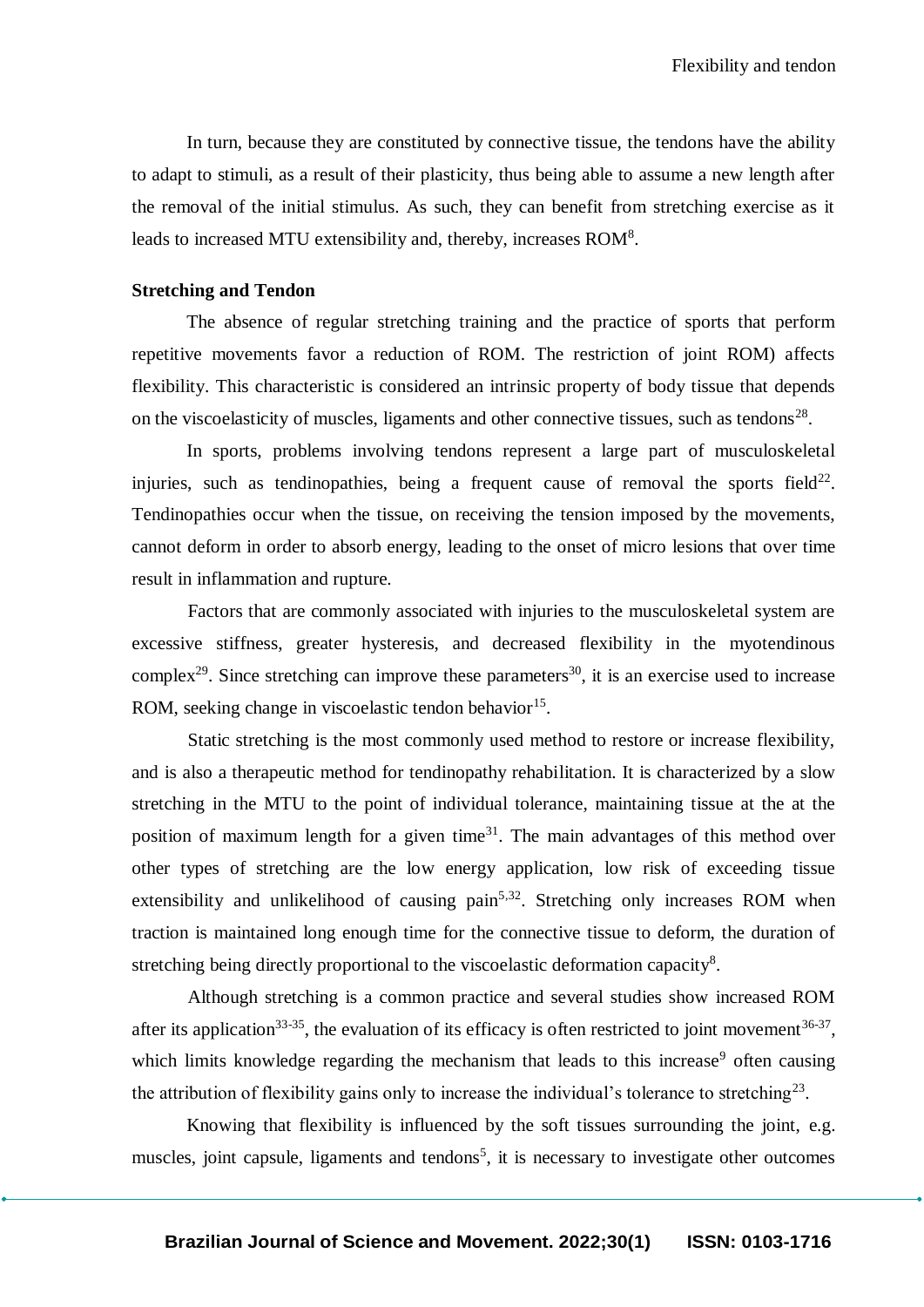after stretching in order to obtain more objective information on the behavior of MTU<sup>14,38</sup>.

Stiffness is among the outcomes that allow the assessment of muscle tendon structure behavior. The stiffness of a tissue is determined by the amount of change in the length of this structure when force is applied. The MTU stiffness, as well as muscle and Achilles tendon stiffness are calculated from mathematical formulas that include values of passive torque and myotendinous junction (MTJ) displacement. These outcomes were obtained using an isokinetic dynamometer<sup>37,39-42</sup> and ultrasound<sup>8,37,40-41</sup>, respectively. These outcomes, for the ankle, are measured during passive movements of this joint between the neutral  $(0^{\circ})$  position and a maximum dorsal flexion.

Stretching with acute protocols of one to two minutes duration has not shown significant results in MTU stiffness<sup>43</sup>, while longer times, between two and a half and three minutes, show a decrease in this stiffness<sup>44</sup>. In addition, studies show that, although MTU stiffness decreases immediately after static stretching at times between two and 8 minutes, this reduction is temporary, since after 20 minutes of rest the stiffness returns to basal level<sup>38</sup>.

Hypotheses are presented to explain the mechanism responsible for this decrease in MTU stiffness induced by stretching, namely: it increases tendon compliance, that is, it decreases tendon stiffness<sup>45</sup>; increases length of muscle fascicle<sup>44</sup>; and/or alteration of intramuscular connective tissue<sup>37</sup>.

Due to the possible interference of tendon stiffness in MTU stiffness, recent studies have begun to evaluate the effect of stretching on tendon stiffness acutely (one intervention) and chronically (after stretching protocols ranging from days to weeks).

#### **Acute Effects**

Acute studies (Table 1) show that times between five and 10 minutes of continuous static stretching cause decreased tendon stiffness measured by ultrasound<sup>45-46</sup>. In studies with a shorter and fractionated stretching time protocol, however, tendon stiffness does not change after stretching<sup>9,39,47</sup>. These results suggest that it is necessary to perform stretching for a longer time to have an effect on tendon stiffness.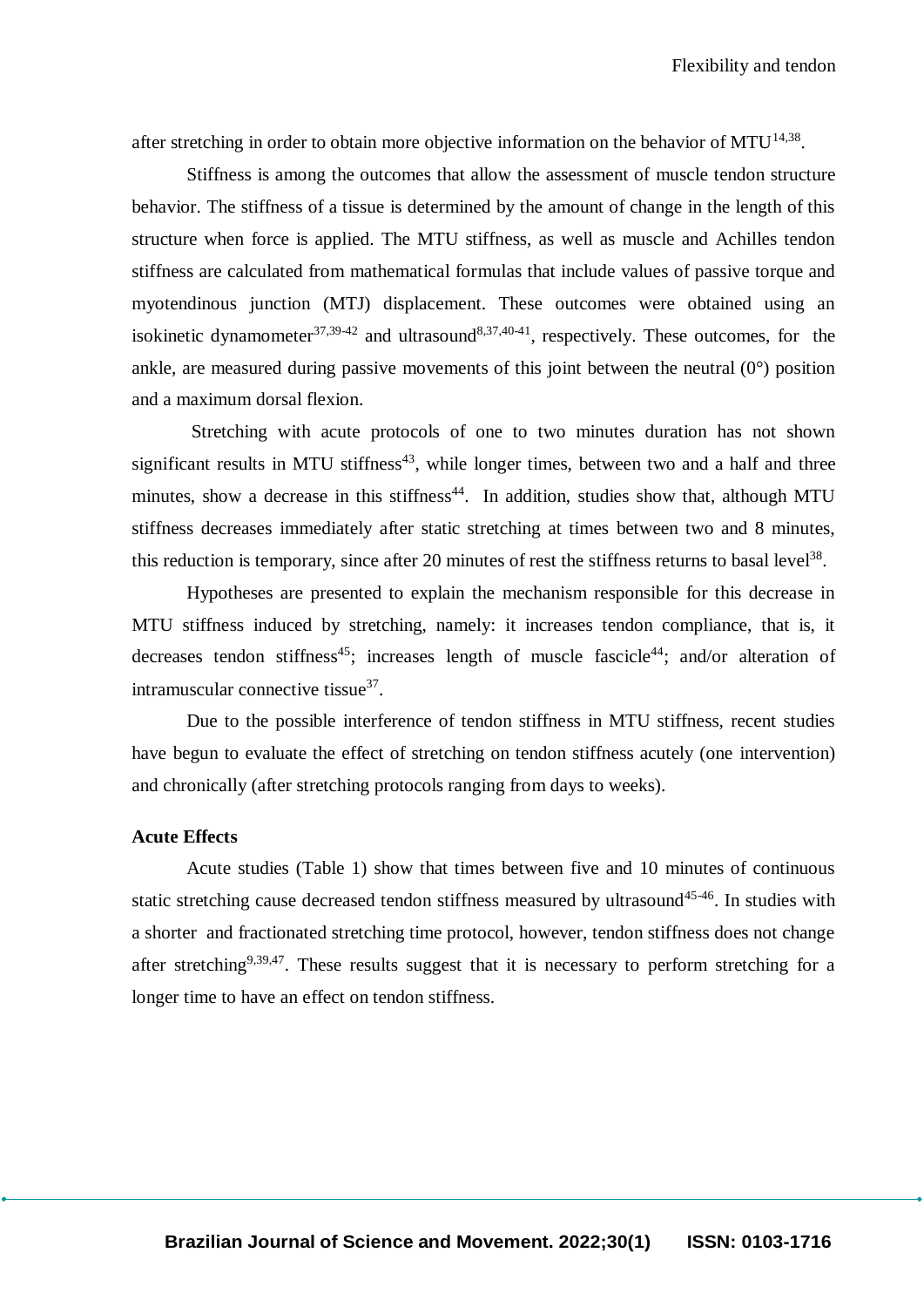| <b>STUDY</b>                                                   | <b>PARTICIPANTS</b>     | <b>STRETCHING</b><br><b>PROTOCOL</b> | <b>RESULTS</b>                                                                                              |
|----------------------------------------------------------------|-------------------------|--------------------------------------|-------------------------------------------------------------------------------------------------------------|
| Kay and<br>Blazevich, 2009a <sup>9</sup>                       | 15, male and<br>female  | $3 \times 1$ min (rest<br>60s)       | - No difference in tendon stiffness.                                                                        |
| Kay, Husbands-<br>Beasley and<br>Blazevich, 2015 <sup>47</sup> | 17, male and<br>female  | $4 \times 15 s$                      | - Increased ROM.<br>- No difference in tendon stiffness and<br>PT.<br>- Decreased muscle stiffness and MTU. |
| Konrad, Stafilidis<br>and Tilp, $2017^{39}$                    | 122, male and<br>female | $4 \times 30$ s (rest 20<br>S)       | - Increased ROM.<br>- No difference in tendon stiffness.<br>- Decreased PT, muscle and MTU<br>stiffness.    |
| Kubo et al., $2001^{45}$                                       | 7 male                  | $10 \text{ min}$                     | - Decreased tendon stiffness and<br>hysteresis.                                                             |
| Kubo, Kanehisa<br>and Fukunaga,<br>$2002a^{46}$                | 8 male                  | $5 \text{ min}$                      | - Decreased tendon stiffness and<br>hysteresis.                                                             |

**Table 1 –** Characterization of studies on the acute effect of passive static stretching on the mechanical properties of the Achilles tendon.

d: day; s: seconds; min: minutes ROM: range of motion; PT: passive torque; MTU: muscle-tendon unit.

#### **Long-term Effects**

Studies with chronic stretching protocols have increased ROM, but there are still few studies evaluating the effects on the tendon $14,42$ .

Studies found in the literature (Table 2) do not present significant results regarding tendon stiffness. For example, Blazevich et al.<sup>14</sup> and Konrad and Tilp  $(2014)^{41}$  who applied four sets of 30 seconds, with three and six-week protocols, respectively, did not observe changes in the mechanical properties of the tendon nor did Kubo, Kanehisa and Fukunaga  $(2002b)^{48}$ , when applying five sets of 45 seconds of stretching twice a day for approximately three weeks.

The fractionated protocols do not present an alteration in stiffness which may be due to the time of rest of the muscles between one and another stretching serie. These studies applied fractionated stretching protocols shorter than five minutes and found no change in tendon stiffness, nor did acute studies with these characteristics. Tendon stiffness decreased in acute studies with and continuously applied stretching protocols<sup>45,48</sup>, However, no chronic studies with this type of protocol were found to evaluate whether the results are similar.

Although chronic studies found no direct alteration in tendon stiffness, they present alteration in passive torque and MTJ displacement, outcomes that influence tendon stiffness.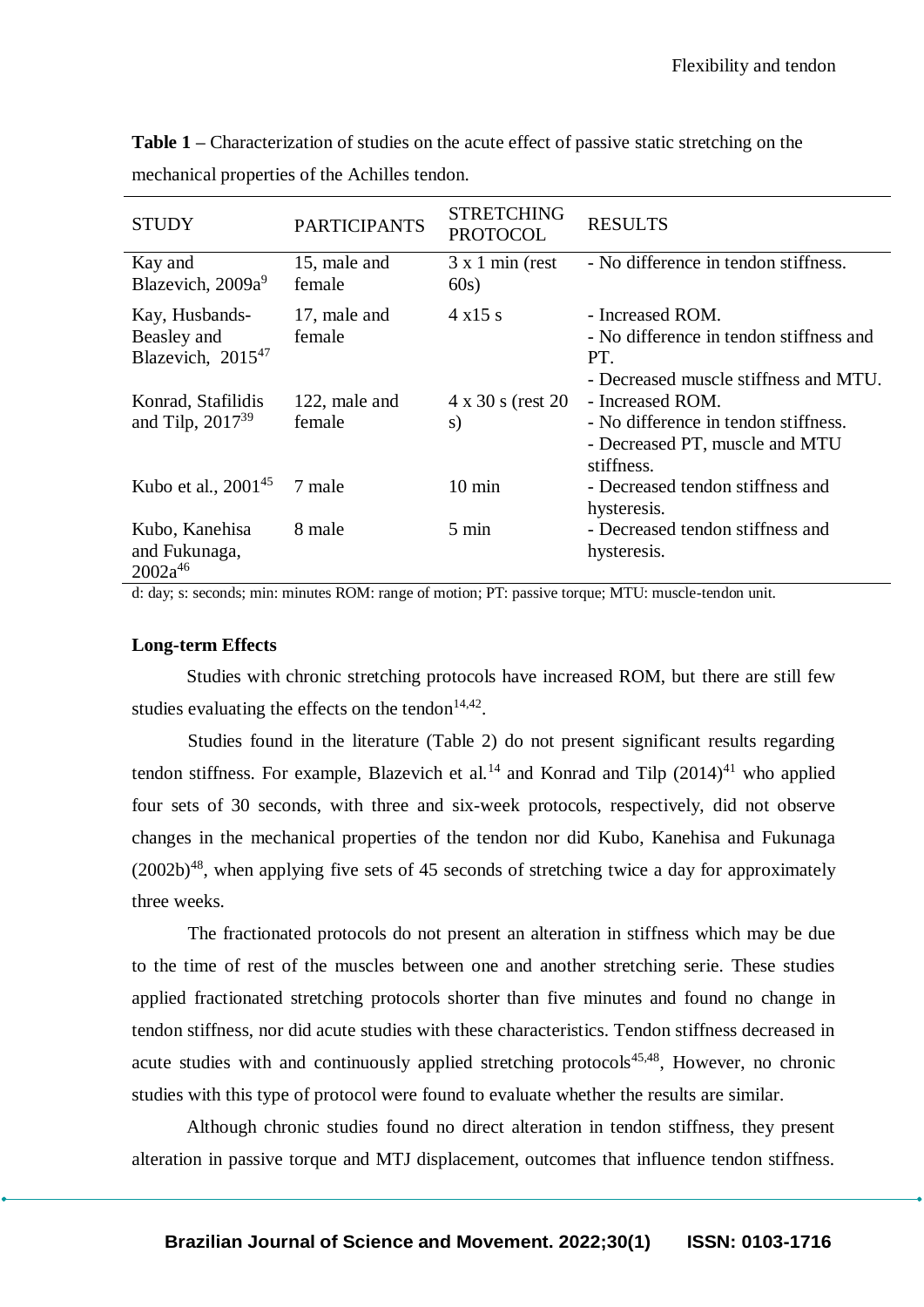Besides it not being clear in the literature whether change really occurs in tendon stiffness with stretching, it is also uncertain how the stretching protocol should be applied to change this variable. This gap in the literature thus justifies the need for controlled clinical studies with chronic stretching protocols that provide the scientific basis and information regarding the forms of conduct clearly for its application in clinical practice.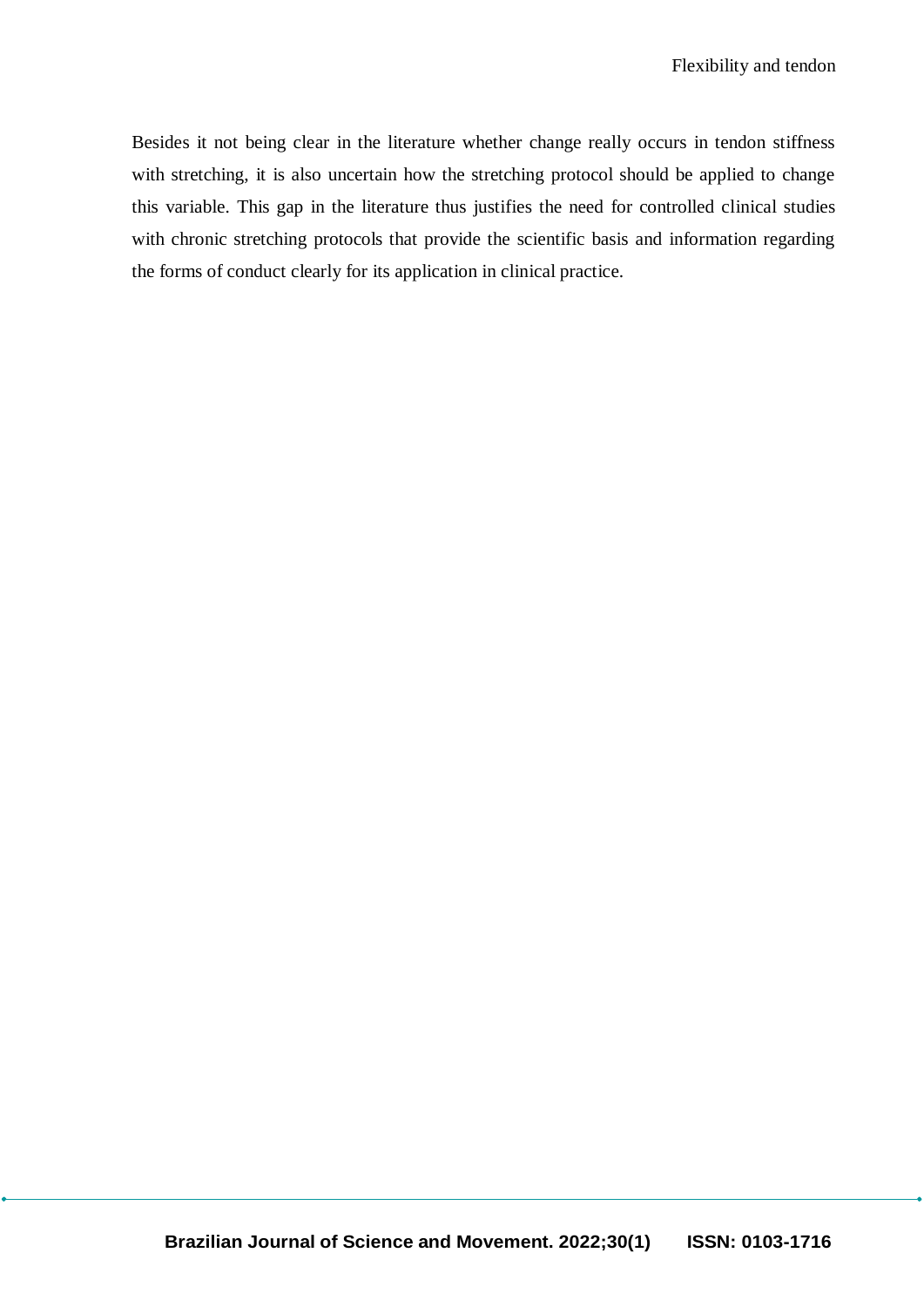| <b>STUDY</b>                                    | <b>PARTICIPANTS</b>    | <b>PROTOCOL</b>     | <b>DURATI</b><br><b>ON</b> | <b>RESULTS</b>                                                                            |
|-------------------------------------------------|------------------------|---------------------|----------------------------|-------------------------------------------------------------------------------------------|
| Blazevich et al.,<br>$2014^{14}$                | 22 male                | $3$ weeks, $2x/d$   | $4 \times 30 \text{ s}$    | - Trend of the decreased MTJ displacement.<br>- No difference in tendon stiffness and PT. |
| Konrad and Tilp<br>$2014^{41}$                  | 49, male and<br>female | 6 weeks,<br>5d/week | $4 \times 30 \text{ s}$    | - Increased ROM.<br>- Without change in structural parameters of<br>muscle and tendon.    |
| Kubo, Kanehisa<br>and Fukunaga,<br>$2002b^{48}$ | 8 male                 | 2.86 weeks,<br>2x/d | 5 x 45 s                   | - No difference in tendon stiffness.<br>- Decreased hysteresis.                           |
| Mahieu et al.,<br>$2007^{42}$                   | 96, male and<br>female | 6 weeks, Dayli      | 5 x 20 s                   | - Decreased PT.<br>- No difference in tendon stiffness.                                   |

**Table 2 -** Characterization of studies on the chronic effect of passive static stretching on the mechanical properties of the Achilles tendon.

d: day; s: seconds; ROM: range of motion; PT: passive torque; MTJ: myotendinous junction.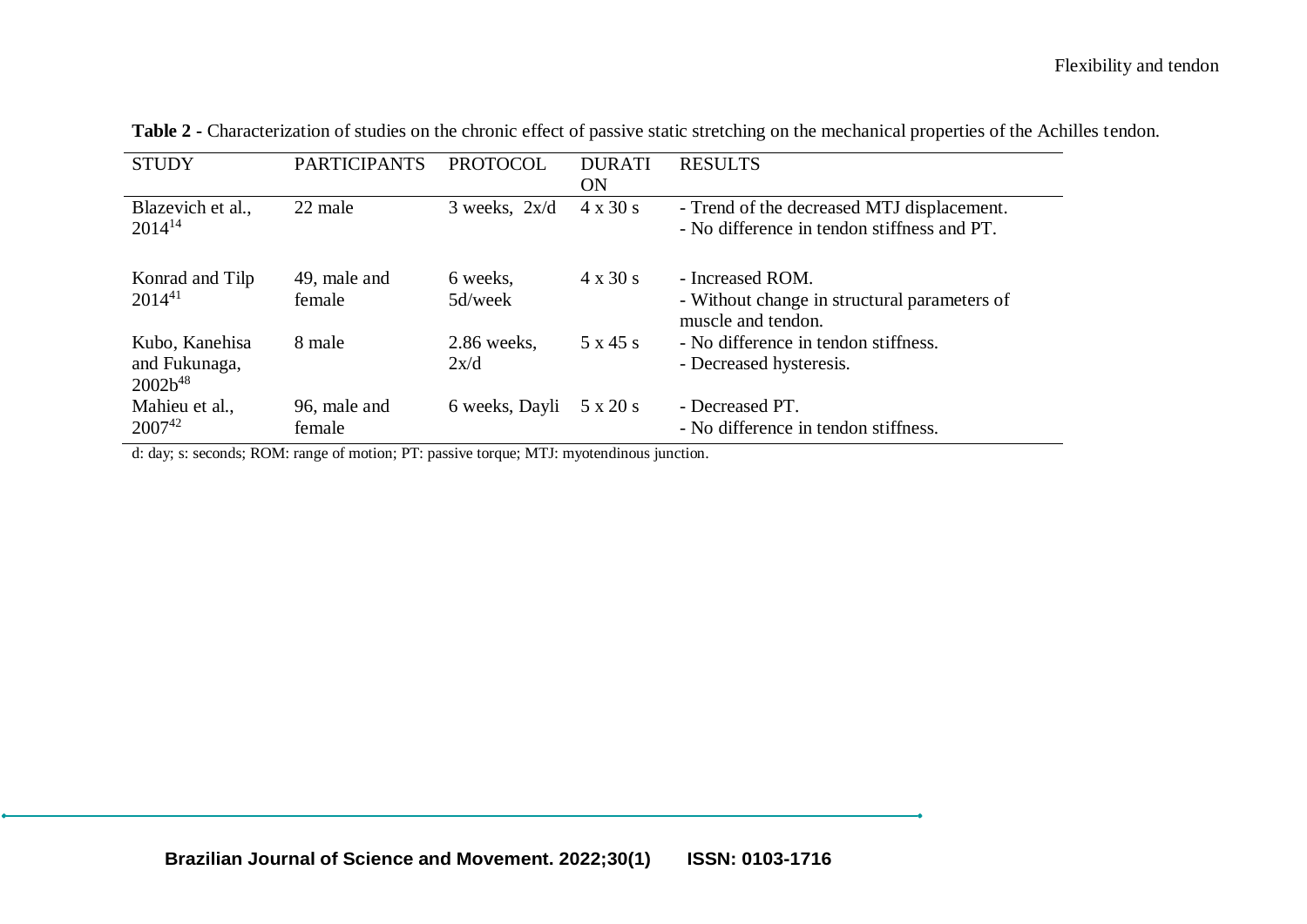### **Conclusion**

The literature presents several types of passive static stretching protocols with positive effect the increase of ROM, but with few identified changes in the mechanical muscle-tendon properties after the interventions.

The chronic response with fractional stretching for less than five minutes seems to be similar to the acute one and does not cause changes in tendon stiffness. Thus, there are two possible hypotheses: (1) longer stretching times may be necessary to generate changes in tendon stiffness, regardless of being fractional or continuous; or (2) the fact that the protocol is continuous, which influenced tendon stiffness, and shorter times of continuous application could produce the same effect.

## **References**

- 1. Garber CE, Blissmer B, Deschenes MR, Franklin BA, Lamonte MJ, Lee IM, et al. Quantity and quality of exercise for eveloping and maintaining cardiorespiratory, musculoskeletal, and neuromotor fitness in apparently healthy adults: guidance for prescribing exercise. Med Scie in Spor. 2011; 1334-1359.
- 2. Arampatzis A, Karamanidis K, Albracht K. Adaptational responses of the human Achilles tendon by modulation of the applied cyclic strain magnitude. Journal of Experimental Biology. 2007; 210:2743-2753.
- 3. Nordez A, Gross R, Andrade R, Le Sant G, Freitas S, Ellis R, et al. Non-Muscular Structures Can Limit the Maximal Joint Range of Motion during Stretching. Sports Medicine. 2017; 47(10):1925-1929.
- 4. Wepler CH, Magnusson SP. Increasing Muscle Extensibility: A matter of increasing length or modifying sensation? Physical Therapy. 2010; 90(3):438-449.
- 5. Kisner C, Colby LA. Exercícios Terapêuticos Fundamentos e Técnicas. Manole, São Paulo. 2005.
- 6. Herbert RD, Moseley AM, Butler JE, Gandevia SC. Change in length of relaxed muscle fascicles and tendons with knee and ankle movement in humans. J Physiol. 2002; 539.2:637–645.
- 7. Maffulli N, Almekinders LC. The Achilles Tendon. First Edition, Springer, 2007.
- 8. Nakamura M, Ikezoe T, Takeno Y, Ichihashi N. Acute and Prolonged Effect of Static Stretching on the Passive Stiffness of the Human Gastrocnemius Muscle Tendon Unit in Vivo. J Orthop Res. 2001; 29(11):1759-1763.
- 9. Kay AD, Blazevich AJ. Moderate-duration static stretch reduces active and passive plantar flexor moment but not Achilles tendon stiffness or active muscle length. J Appl Physiol. 2009a; 106:1249–1256.
- 10. Kubo K, Kanehisa H, Fukunaga T. Effects of viscoelastic properties of tendon structures on stretch – shortening cycle exercise in vivo. J Sports Sci. 2005; 23(8):851- 860.
- 11. Witvrouw E, Mahieu N, Roosen P, McNair P. The role of stretching in tendon injuries. Br J Sports Med. 2007; 41:224-226.
- 12. Baranda OS, Ayala F. Chronic flexibility improvement after 12 week of stretching program utilizing the ACSM recommendations: hamstring flexibility. Int J Sports Med. 2010; 31: 389 – 396.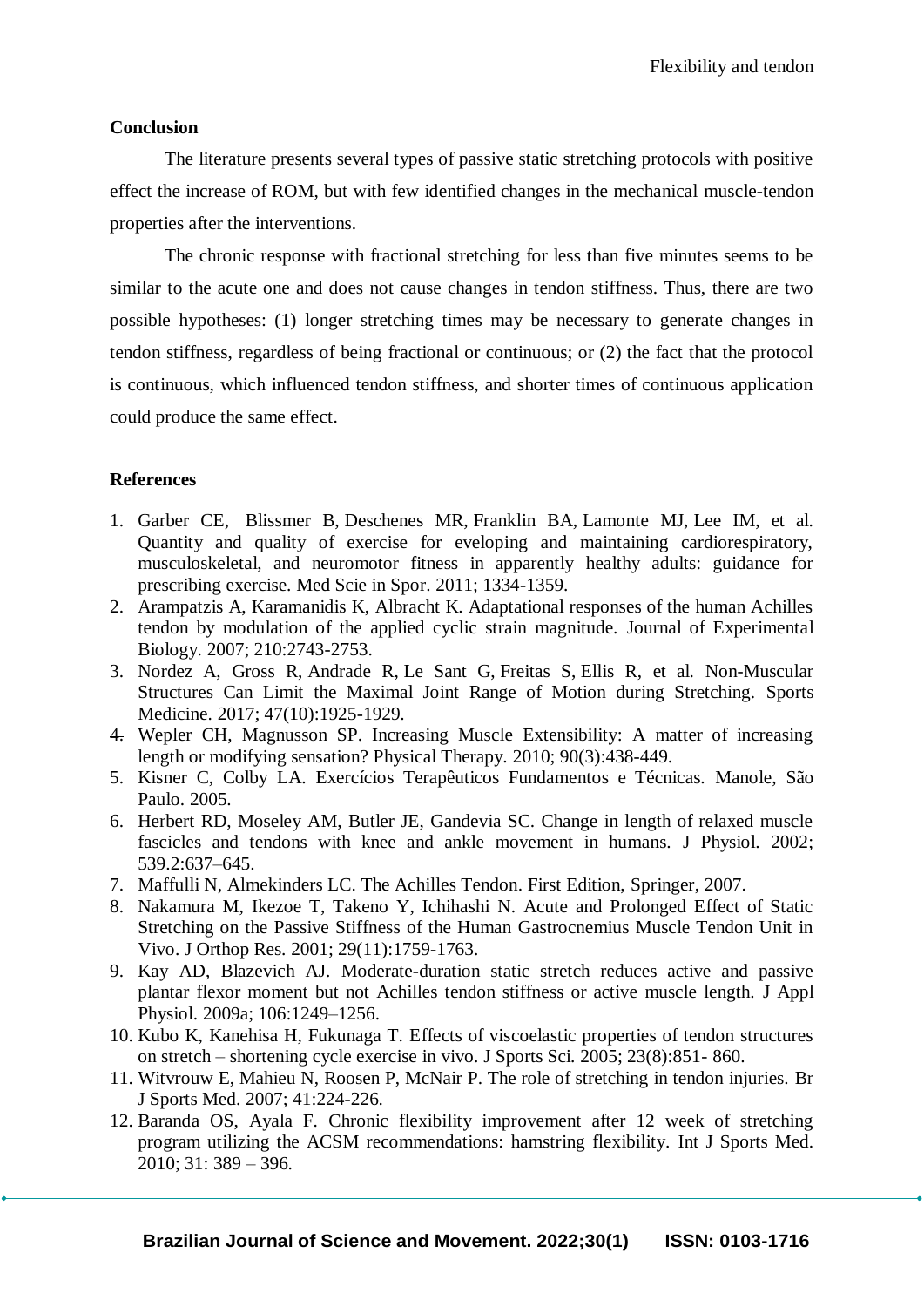- 13. Arya, S, Kulig K. Tendinopathy alters mechanical and material properties of the Achilles tendon. J Appl Physiol. 2010; 108:670-675.
- 14. Blazevich AJ, Cannavan D, Waugh CM, Miller SC, Thorlund JB, Aagaard P, et al. Range of motion, neuromechanical, and architectural adaptations to plantar flexor stretch training in humans. J Appl Physiol. 2014; 117:452–462.
- 15. Park DY, Rubenson J, Carr A, Mattson J, Besier T, Chou LB. Influence of Stretching and Warm-Up on Achilles Tendon Material Properties. Foot Ankle Int. 2011; 32(4):407-413.
- 16. Bayliss AJ, Weatherholt AM, Crandall TT, Farmer DL, McConnell JC, Crossley KM, et al. Achilles tendon material properties are greater in the jump leg of jumping athletes. Musculoskelet Neuronal Interact. 2016; 16(2):105-112.
- 17. Gajdosik RL, Vander LDW, Williams AK. Influence of age on length and passive elastic stiffness characteristics of the calf muscle-tendon unit of women. Phys Ther. 1999; 79(9)827-38.
- 18. Radford JA, Burns J, Buchbinder R, Landorf KB, Cook C. Does stretching increase ankle dorsiflexion range of motion? A systematic review. Br J Sports Med. 2006; 40:870–875.
- 19. Muramatsu T, Muraoka T, Takeshita D, Kawakami Y, Hirano Y, Fukunaga T. Mechanical properties of tendon and aponeurosis of human gastrocnemius muscle in vivo. J Appl Physiol. 2001; 90:1671–1678.
- 20. Cretnik A. Achilles tendon. First published, InTech, Croácia. 2012
- 21. Buchanan CI, Marshb RL. Effects of exercise on the biomechanical, biochemical and structural properties of tendons. Comp Biochem Phys. 2002; A Part A(133):1101–1107.
- 22. Tardioli A, Malliaras P, Maffulli N. Immediate and short-term effects of exercise on tendon structure: biochemical, biomechanical and imaging responses. Br Med Bull. 2012; 103:169–202.
- 23. Magnusson SP, Aagard P, Simonsen E, Bojsen-Moller F. A biomechanical evaluation of cyclic and static stretch in human skeletal muscle. Int J Sports Med. 1998; 19(5):310–316.
- 24[.Aslan H,](https://www.ncbi.nlm.nih.gov/pubmed/?term=Aslan%20H%5BAuthor%5D&cauthor=true&cauthor_uid=18246194) [Kimelman-Bleich N](https://www.ncbi.nlm.nih.gov/pubmed/?term=Kimelman-Bleich%20N%5BAuthor%5D&cauthor=true&cauthor_uid=18246194), [Pelled G](https://www.ncbi.nlm.nih.gov/pubmed/?term=Pelled%20G%5BAuthor%5D&cauthor=true&cauthor_uid=18246194), [Gazit D.](https://www.ncbi.nlm.nih.gov/pubmed/?term=Gazit%20D%5BAuthor%5D&cauthor=true&cauthor_uid=18246194) Molecular targets for tendon neoformation. J Clin Invest. 2008; 118(2):439-444.
- 25. Doral MN, Alam M, Bozkurt M, Turhan E, Atay AO, Donmez G, et al. Functional anatomy of the Achilles tendon. [Knee Surg Sports Traumatol Arthrosc. 2010; 1](https://www.ncbi.nlm.nih.gov/pubmed/20182867)8(5):638- 643.
- 26. Maganaris CN, Narici MV, Maffulli N. Biomechanics of the Achilles tendon. Disabil Rehabil. 2008; 30(20–22):1542–1547.
- 27. Butler DL, Grood ES, Noyes FK, Zernicke RF. Biomechanics of ligaments and tendons. Exerc Sport Sci Rev. 1978; 6:125– 181.
- 28. Thacker SB, Gilchrist J, Stroup DF, Kimsey D Jr. The Impact of Stretching on Sports Injury Risk: A Systematic Review of the Literature. Med Sci Sports Exerc. 2004; 36(3): 371–378.
- 29. Small K, Naughton LMC. Matthews M. A Systematic Review into the Efficacy of Static Stretching as Part of a Warm-Up for the Prevention of Exercise-Related Injury. Res Sports Med. 2008; 16(3):213-231.
- 30.Smith CA. The warm-up procedure: to stretch or not to stretch. A brief review. J Orthop Sports Phys Ther. 1994; 19(1):12-17.
- 31. Bandy WD, Irion JM. The Effect of Time on Static Stretch on the Flexibility of the Hamstring Muscles. Phys Ther. 1994; 74(S):54–59.
- 32. Davis DS, Ashby PE, McCaule KL, McQuain JA, Wine JM. The effectiveness of 3 stretching techniques on hamstring flexibility using consistent stretching parameters. J Strength Cond Res. 2005; 19(1):27-32.